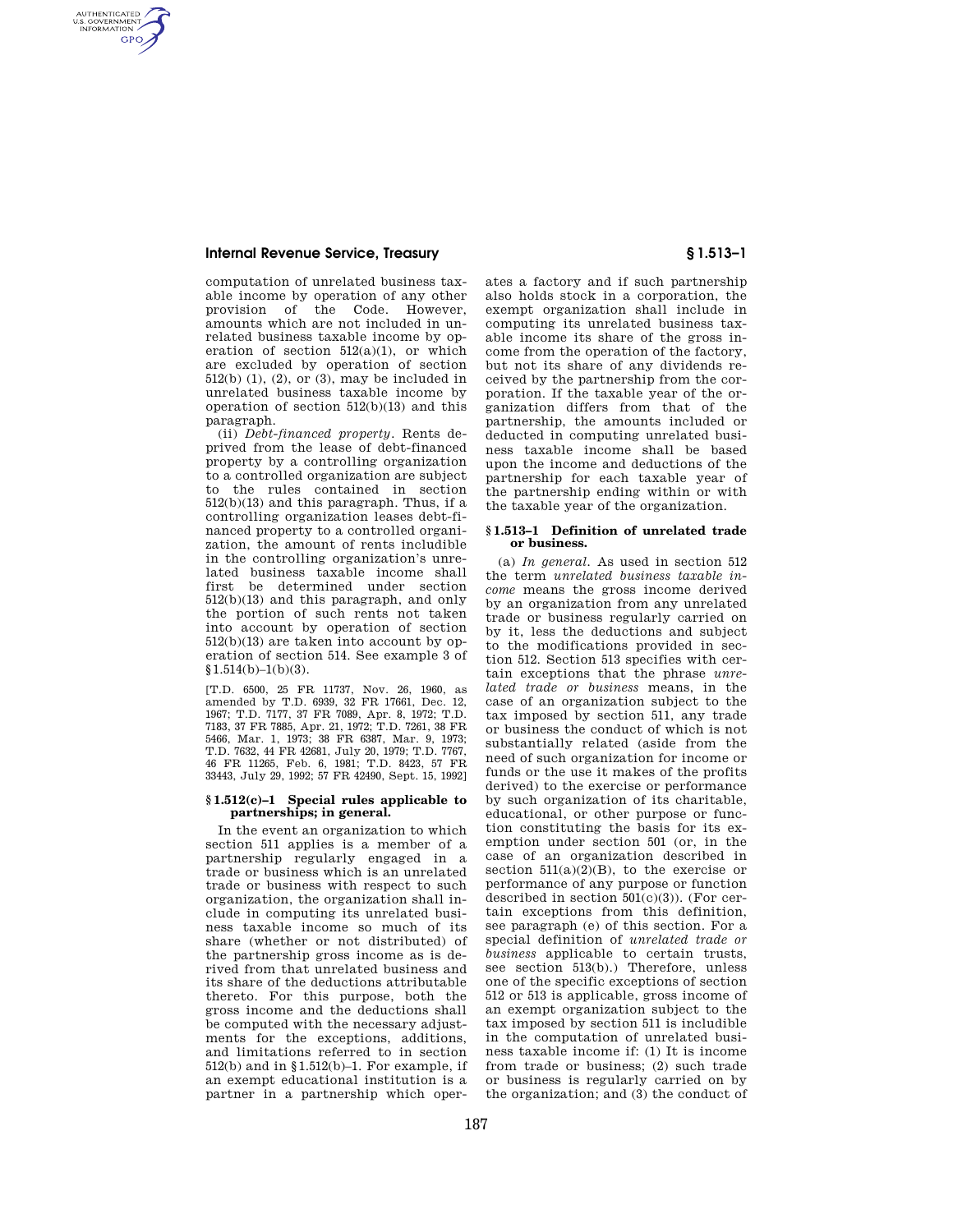such trade or business is not substantially related (other than through the production of funds) to the organization's performance of its exempt functions.

(b) *Trade or business.* The primary objective of adoption of the unrelated business income tax was to eliminate a source of unfair competition by placing the unrelated business activities of certain exempt organizations upon the same tax basis as the nonexempt business endeavors with which they compete. On the other hand, where an activity does not possess the characteristics of a trade or business within the meaning of section 162, such as when an organization sends out low-cost articles incidental to the solicitation of charitable contributions, the unrelated business income tax does not apply since the organization is not in competition with taxable organizations. However, in general, any activity of a section 511 organization which is carried on for the production of income and which otherwise possesses the characteristics required to constitute *trade or business* within the meaning of section 162—and which, in addition, is notsubstantially related to the performance of exempt functions—presents sufficient likelihood of unfair competition to be within the policy of the tax. Accordingly, for purposes of section 513 the term *trade or business*  has the same meaning it has in section 162, and generally includes any activity carried on for the production of income from the sale of goods or performance of services. Thus, the term *trade or business* in section 513 is not limited to integrated aggregates of assets, activities and good will which comprise businesses for the purposes of certain other provisions of the Internal Revenue Code. Activities of producing or distributing goods or performing services from which a particular amount of gross income is derived do not lose identity as trade or business merely because they are carried on within a larger aggregate of similar activities or within a larger complex of other endeavors which may, or may not, be related to the exempt purposes of the organization. Thus, for example, the regular sale of pharmaceutical supplies to the general public by a hospital

# **§ 1.513–1 26 CFR Ch. I (4–1–09 Edition)**

pharmacydoes not lose identity as trade or business merely because the pharmacy also furnishes supplies to the hospital and patients of the hospital in accordance with its exempt purposes or in compliance with the terms of section 513(a)(2). Similarly, activities of soliciting, selling, and publishing commercial advertising do not lose identity as a trade or business even though the advertising is published in an exempt organization periodical which contains editorial matter related to the exempt purposes of the organization. However, where an activity carried on for the production of income constitutes an unrelated trade or business, no part of such trade or business shall be excluded from such classification merely because it does not result in profit.

(c) *Regularly carried on*—(1) *General principles.* In determining whether trade or business from which a particular amount of gross income derives is *regularly carried on,* within the meaning of section 512, regard must be had to the frequency and continuity with which the activities productive of the income are conducted and the manner in which they are pursued. This requirement must be applied in light of the purpose of the unrelated business income tax to place exempt organization business activities upon the same tax basis as the nonexempt business endeavors with which they compete. Hence, for example, specific business activities of an exempt organization will ordinarily be deemed to be *regularly carried on* if they manifest a frequency and continuity, and are pursued in a manner, generally similar to comparable commercial activities of nonexempt organizations.

(2) *Application of principles in certain cases*—(i) *Normal time span of activities.*  Where income producing activities are of a kind normally conducted by nonexempt commercial organizations on a year-round basis, the conduct of such activities by an exempt organization over a period of only a few weeks does not constitute the regular carrying on of trade or business. For example, the operation of a sandwich stand by a hospital auxiliary for only 2 weeks at a state fair would not be the regular conduct of trade or business. However, the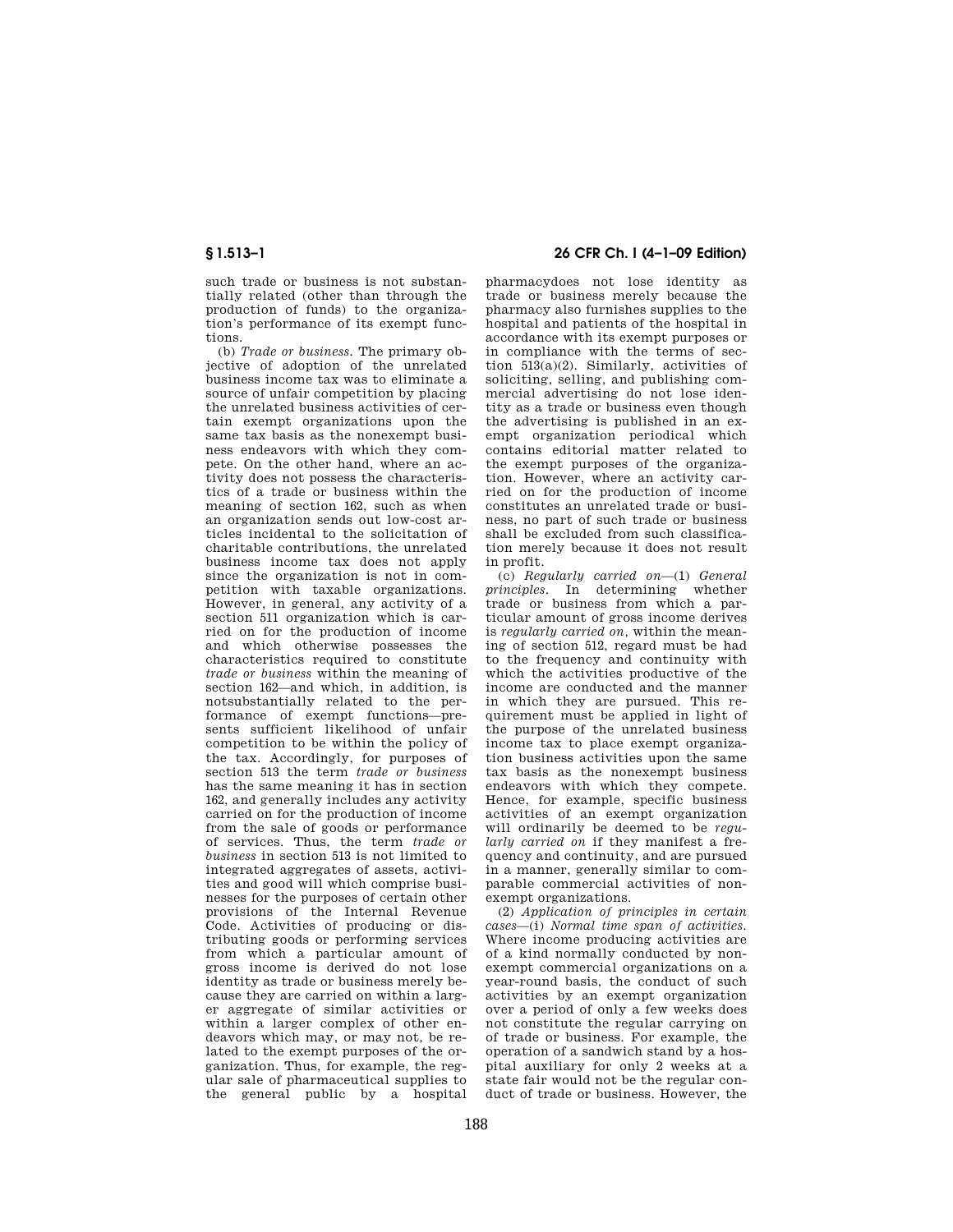conduct of year-round business activities for one day each week would constitute the regular carrying on of trade or business. Thus, the operation of a commercial parking lot on Saturday of each week would be the regular conduct of trade or business. Where income producing activities are of a kind normally undertaken by nonexempt commercial organizations only on a seasonal basis, the conduct of such activities by an exempt organization during a significant portion of the season ordinarilyconstitutes the regular conduct of trade or business. For example, the operation of a track for horse racing for several weeks of a year would be considered the regular conduct of trade or business because it is usual to carry on such trade or business only during a particular season.

(ii) *Intermittent activities; in general.*  In determining whether or not intermittently conducted activities are regularly carried on, the manner of conduct of the activities must be compared with the manner in which commercial activities are normally pursued by nonexempt organizations. In general, exempt organization business activities which are engaged in only discontinuously or periodically will not be considered regularly carried on if they are conducted without the competitive and promotional efforts typical of commercial endeavors. For example, the publication of advertising in programs for sports events or music or drama performances will not ordinarily be deemed to be the regular carrying on of business. Similarly, where an organization sells certain types of goods or services to a particular class of persons in pursuance of its exempt functions or *primarily for the convenience* of such persons within the meaning of section  $513(a)(2)$  (as, for example, the sale of books by a college bookstore to students or the sale of pharmaceutical supplies by a hospital pharmacy to patients of the hospital), casual sales in the course of such activity which do not qualify as related to the exempt function involved or as described in section  $513(a)(2)$  will not be treated as regular. On the other hand, where the nonqualifyingsales are not merely casual, but are systematically and consistently promoted and carried

on by the organization, they meet the section 512 requirement of regularity.

(iii) *Intermittent activities; special rule in certain cases of infrequent conduct.*  Certain intermittent income producing activities occur so infrequently that neither their recurrence nor the manner of their conduct will cause them to be regarded as trade or business regularly carried on. For example, income producing or fund raising activities lasting only a short period of time will not ordinarily be treated as regularly carried on if they recur only occasionally or sporadically. Furthermore, such activities will not be regarded as regularly carried on merely because they are conducted on an annually recurrent basis. Accordingly, income derived from the conduct of an annual dance or similar fund raising event for charity would not be income from trade or business regularly carried on.

(d) *Substantially related*—(1) *In general.* Gross income derives from *unrelated trade or business,* within the meaning of section 513(a), if the conduct of the trade or business which produces the income is not substantially related (other than through the production of funds) to the purposes for which exemption is granted. The presence of this requirement necessitates an examination of the relationship between the business activities which generate the particular income in question—the activities, that is, of producing or distributing the goods or performing the services involved—and the accomplishment of the organization's exempt purposes.

(2) *Type of relationship required.* Trade or business is *related* to exempt purposes, in the relevant sense, only where the conduct of the business activities has causal relationship to the achievement of exempt purposes (other than through the production of income); and it is *substantially related,* for purposes of section 513, only if the causal relationship is a substantial one. Thus, for the conduct of trade or business from which a particular amount of gross income is derived to be substantially related to purposes for which exemption is granted, the production or distribution of the goods or the performance of the services from which the gross income is derived must contribute importantly to the accomplishment of those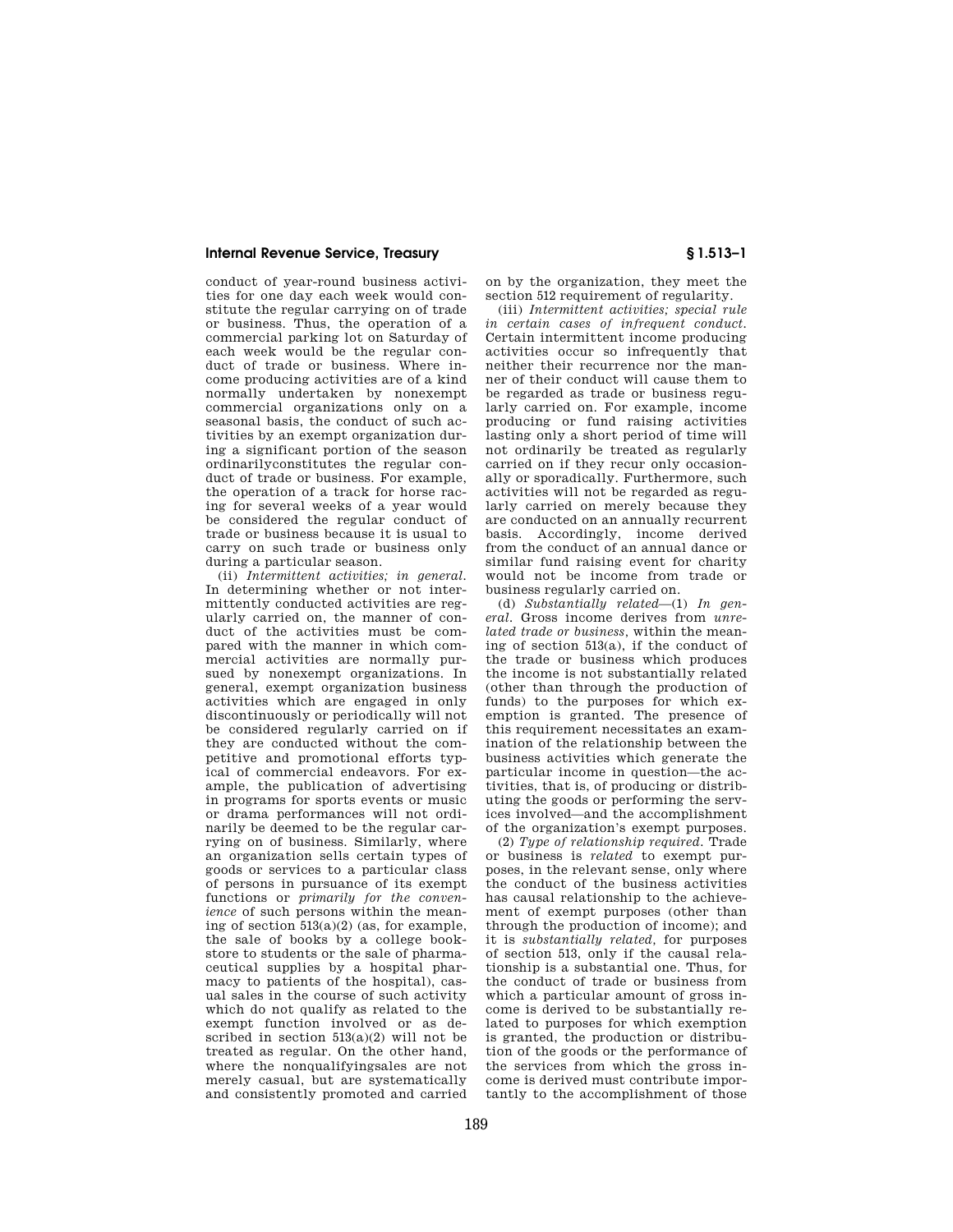purposes. Where the production or distribution of the goods or the performance of the services does not contribute importantly to the accomplishment of the exempt purposes of an organization, the income from the sale of the goods or the performance of the services does not derive from the conduct of related trade or business. Whether activities productive of gross income contribute importantly to the accomplishment of any purpose for which an organization is granted exemption depends in each case upon the facts and circumstances involved.

(3) *Size and extent of activities.* In determining whether activities contribute importantly to the accomplishment of an exempt purpose, the size and extent of the activities involved must be considered in relation to the nature and extent of the exempt function which they purport to serve. Thus, where income is realized by an exempt organization from activities which are in part related to the performance of its exempt functions, but which are conducted on a larger scale than is reasonably necessary for performance of such functions, the gross income attributable to that portion of the activities in excess of the needs of exempt functions constitutes gross income from the conduct of unrelated trade or business. Such income is not derived from the production or distribution of goods or the performance of services which contribute importantly to the accomplishment of any exempt purpose of the organization.

(4) *Application of principles*—(i) *Income from performance of exempt functions.*  Gross income derived from charges for the performance of exempt functions does not constitute gross income from the conduct of unrelated trade or business. The following examples illustrate the application of this principle:

*Example 1.* M, an organization described in section  $501(c)(3)$ , operates a school for training children in the performing arts, such as acting, singing, and dancing. It presents performances by its students and derives gross income from admission charges for the performances. The students' participation in performances before audiences is an essential part of their training. Since the income realized from the performances derives from activities which contribute importantly to the accomplishment of M's exempt purposes,

**§ 1.513–1 26 CFR Ch. I (4–1–09 Edition)** 

it does not constitute gross income from unrelated trade or business. (For specific exclusion applicable in certain cases of contributed services, see section 513(a)(1) and paragraph (e)(1) of this section.)

*Example 2.* N is a trade union qualified for exemption under section 501(c)(5). To improve the trade skills of its members, N conducts refresher training courses and supplies handbooks and technical manuals. N receives payments from its members for these services and materials. However, the development and improvement of the skills of its members is one of the purposes for which exemption is granted N; and the activities described contribute importantly to that purpose. Therefore, the income derived from these activities does not constitute gross income from unrelated trade or business.

*Example 3.* O is an industry trade association qualified for exemption under section 501(c)(6). It presents a trade show in which members of its industry join in an exhibition of industry products. O derives income from charges made to exhibitors for exhibit space and admission fees charged patrons or viewers of the show. The show is not a sales facility for individual exhibitors; its purpose is the promotion and stimulation of interest in, and demand for, the industry's products in general, and it is conducted in a manner reasonably calculated to achieve that purpose. The stimulation of demand for the industry's products in general is one of the purposes for which exemption is granted O. Consequently, the activities productive of O's gross income from the show—that is, the promotion, organization and conduct of the exhibition—contribute importantly to the achievement of an exempt purpose, and the income does not constitute gross income from unrelated trade or business. See also section 513(d) and regulations thereunder regarding sales activity.

(ii) *Disposition of product of exempt functions.* Ordinarily, gross income from the sale of products which result from the performance of exempt functions does not constitute gross income from the conduct of unrelated trade or business if the product is sold in substantially the same state it is in on completion of the exempt functions. Thus, in the case of an organization described in section  $501(c)(3)$  and engaged in a program of rehabilitation of handicapped persons, income from sale of articles made by such persons as a part of their rehabilitation training would not be gross income from conduct of unrelated trade or business. The income in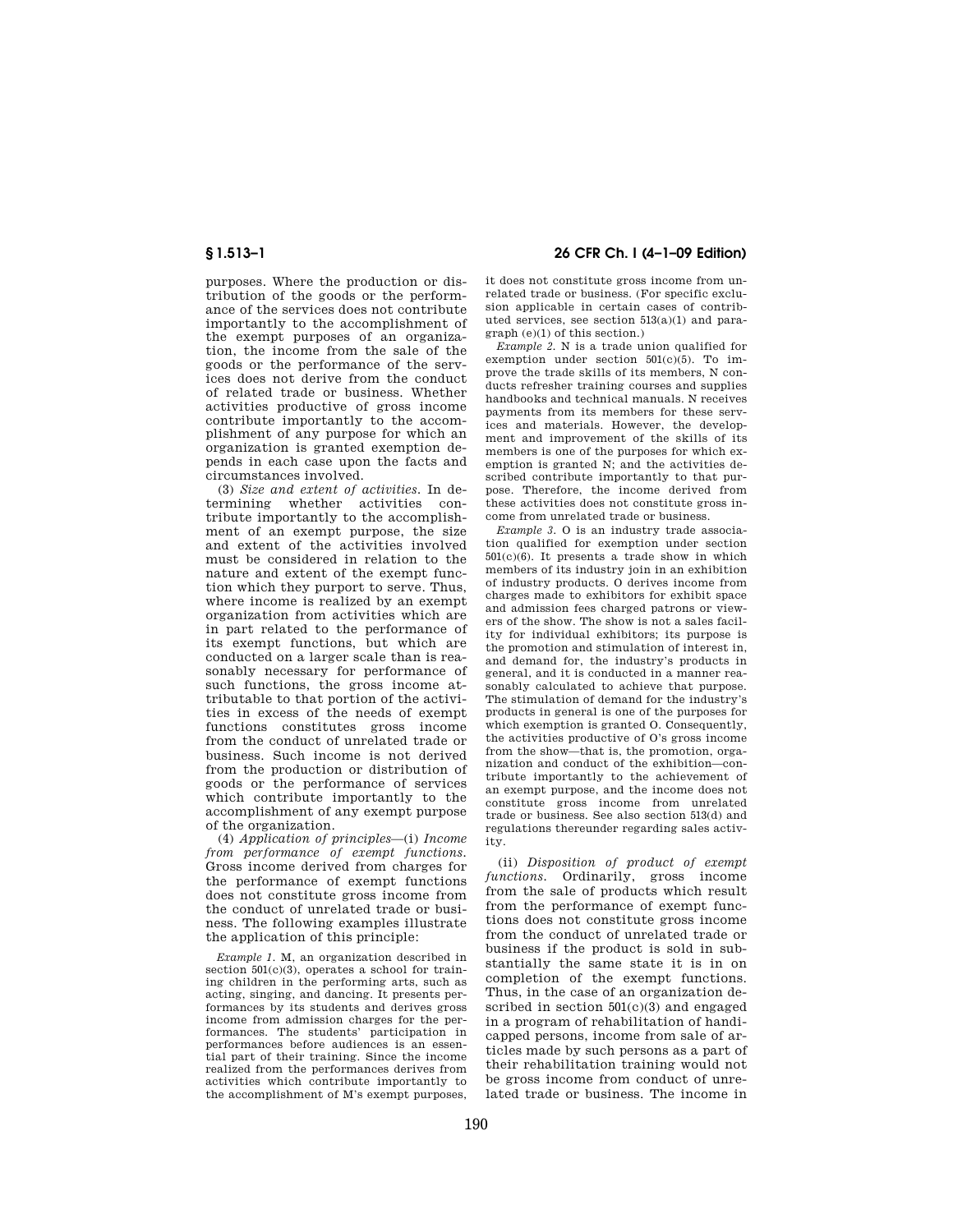such case would be from sale of products, the production of which contributed importantly to the accomplishment of purposes for which exemption is granted the organization—namely, rehabilitation of the handicapped. On the other hand, if a product resulting from an exempt function is utilized or exploitedin further business endeavor beyond that reasonably appropriate or necessary for disposition in the state it is in upon completion of exempt functions, the gross income derived therefrom would be from conduct of unrelated trade or business. Thus, in the case of an experimental dairy herd maintained for scientific purposes by a research organization described in section  $501(c)(3)$ , income from sale of milk and cream produced in the ordinary course of operation of the project would not be gross income from conduct of unrelated trade or business. On the other hand, if the organization were to utilize the milk and cream in the further manufacture of food items such as ice cream, pastries, etc., the gross income from the sale of such products would be from the conduct of unrelated trade or business unless the manufacturing activities themselves contribute importantly to the accomplishment of an exempt purpose of the organization.

(iii) *Dual use of assets or facilities.* In certain cases, an asset or facility necessary to the conduct of exempt functions may also be employed in a commercial endeavor. In such cases, the mere fact of the use of the asset or facility in exempt functions does not, by itself, make the income from the commercial endeavor gross income from related trade or business. The test, instead, is whether the activities productive of the income in question contribute importantly to the accomplishment of exempt purposes. Assume, for example, that a museum exempt under section  $501(c)(3)$  has a theater auditorium which is specially designed and equipped for showing of educational films in connection with its program of public education in the arts and sciences. The theater is a principal feature of the museum and is in continuous operation during the hours the museum is open to the public. If the organization were to operate the theater

as an ordinary motion picture theater for public entertainment during the evening hours when the museum was closed, gross income from such operation would be gross income from conduct of unrelated trade or business.

(iv) *Exploitation of exempt functions.*  In certain cases, activities carried on by an organization in the performance of exempt functions may generate good will or other intangibles which are capable of being exploited in commercial endeavors. Where an organization exploits such an intangible in commercial activities, the mere fact that the resultant income depends in part upon an exempt function of the organization does not make it gross income from related trade or business. In such cases, unless the commercial activities themselves contribute importantly to the accomplishment of an exempt purpose, the income which they produce is gross income from the conduct of unrelated trade or business. The application of this subdivision is illustrated in the following examples:

*Example 1.* U, an exempt scientific organization, enjoys an excellent reputation in the field of biological research. It exploits this reputation regularly by selling endorsements of various items of laboratory equipment to manufacturers. The endorsing of laboratory equipment does not contribute importantly to the accomplishment of any purpose for which exemption is granted U. Accordingly, the income derived from the sale of endorsements is gross income from unrelated trade or business.

*Example 2.* V, an exempt university, has a regular faculty and a regularly enrolled student body. During the school year, V sponsors the appearance of professional theater companies and symphony orchestras which present drama and musical performances for the students and faculty members. Members of the general public are also admitted. V advertises these performances and supervises advance ticket sales at various places, including such university facilities as the cafeteria and the university bookstore. V derives gross income from the conduct of the performances. However, while the presentation of the performances makes use of an intangible generated by V's exempt educational functions—the presence of the student body and faculty—the presentation of such drama and music events contributes importantly to the overall educational and cultural function of the university. Therefore, the income which V receives does not constitute gross income from the conduct of unrelated trade or business.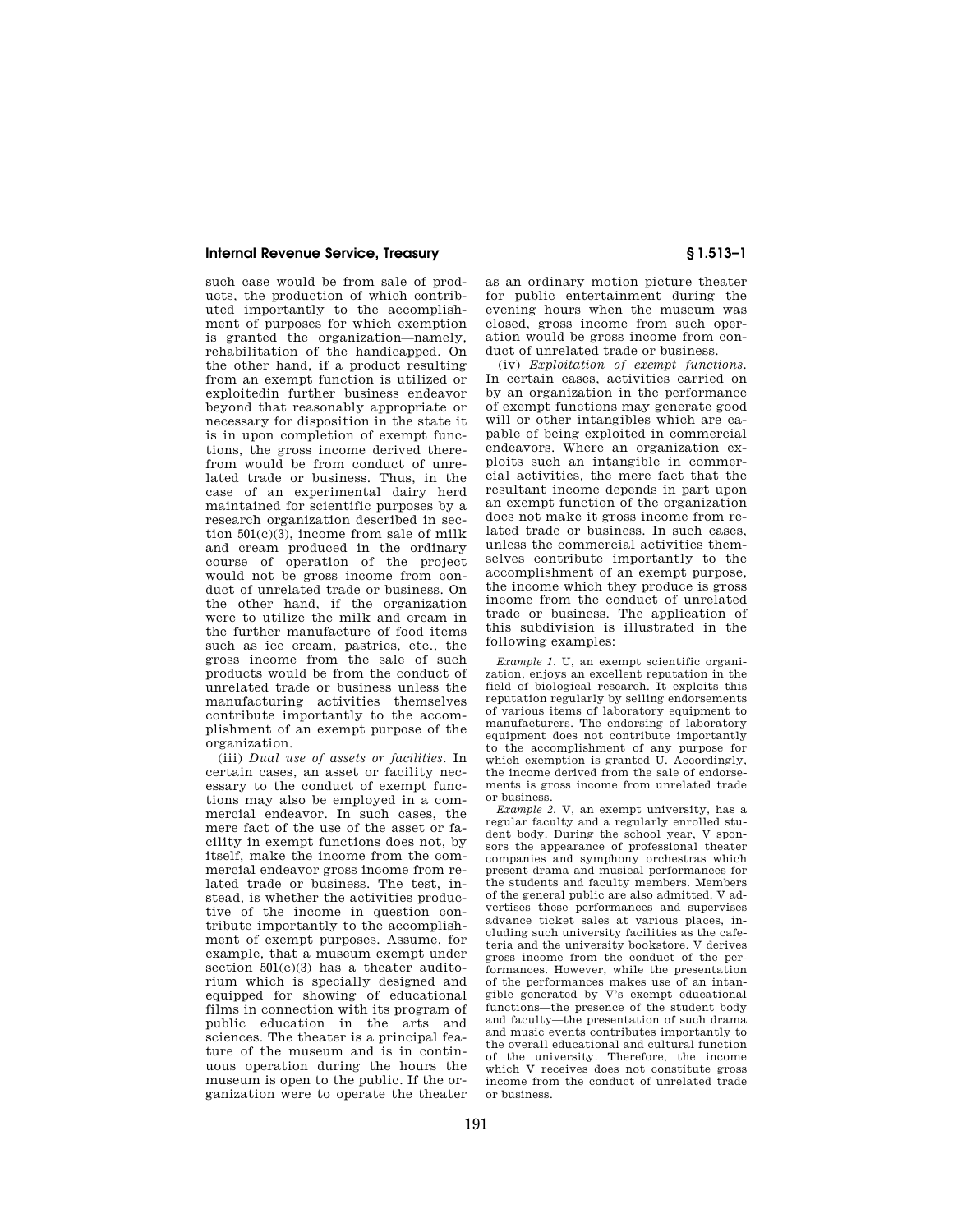*Example 3.* W is an exempt business league with a large membership. Under an arrangement with an advertising agency, W regularly mails brochures, pamphlets and other commercial advertising materials to its members, for which service W charges the agency an agreed amount per enclosure. The distribution of the advertising materials does not contribute importantly to the accomplishment of any purpose for which W is granted exemption. Accordingly, the payments made to W by the advertising agency constitute gross income from unrelated trade or business.

*Example 4.* X, an exempt organization for the advancement of public interest in classical music, owns a radio station and operates it in a manner which contributes importantly to the accomplishment of the purposes for which the organization is granted exemption. However, in the course of the operation of the station the organization derives gross income from the regular sale of advertising time and services to commercial advertisers in the manner of an ordinary commercial station. Neither the sale of such time nor the performance of such services contributes importantly to the accomplishment of any purpose for which the organization is granted exemption. Notwithstanding the fact that the production of the advertising income depends upon the existence of the listening audience resulting from performance of exempt functions, such income is gross income from unrelated trade or business.

*Example 5.* Y, an exempt university, provides facilities, instruction and faculty supervision for a campus newspaper operated by its students. In addition to news items and editorial commentary, the newspaper publishes paid advertising. The solicitation, sale, and publication of the advertising are conducted by students, under the supervision and instruction of the university. Although the services rendered to advertisers are of a commercial character, the advertising business contributes importantly to the university's educational program through the training of the students involved. Hence, none of the income derived from publication of the newspaper constitutes gross income from unrelated trade or business. The same result would follow even though the newspaper is published by a separately incorporated section  $501(c)(3)$  organization, qualified under the university rules for recognition of student activities, and even though such organization utilizes its own facilities and is independent of faculty supervision, but carries out its educational purposes by means of student instruction of other students in the editorial and advertising activities and student participation in those activities.

*Example 6.* Z is an association exempt under section 501(c)(6), formed to advance

# **§ 1.513–1 26 CFR Ch. I (4–1–09 Edition)**

the interests of a particular profession and drawing its membership from the members of that profession. Z publishes a monthly journal containing articles and other editorial material which contribute importantly to the accomplishment of purposes for which exemption is granted the organization. Income from the sale of subscriptions to members and others in accordance with the organization's exempt purposes, therefore, does not constitute gross income from unrelated trade or business. In connection with the publication of the journal, Z also derives income from the regular sale of space and services for general consumer advertising,including advertising of such products as soft drinks, automobiles, articles of apparel, and home appliances. Neither the publication of such advertisements nor the performance of services for such commercial advertisers contributes importantly to the accomplishment of any purpose for which exemption is granted. Therefore, notwithstanding the fact that the production of income from advertising utilizes the circulation developed and maintained in performance of exempt functions, such income is gross income from unrelated trade or business.

*Example 7.* The facts are as described in the preceding example, except that the advertising in Z's journal promotes only products which are within the general area of professional interest of its members. Following a practice common among taxable magazines which publish advertising, Z requires its advertising to comply with certain general standards of taste, fairness, and accuracy; but within those limits the form, content, and manner of presentation of the advertising messages are governed by the basic objective of the advertisers to promote the sale of the advertised products. While the advertisements contain certain information, the informational function of the advertising is incidental to the controlling aim of stimulating demand for the advertised products and differs in no essential respect from the informational function of any commercial advertising. Like taxable publishers of advertising, Z accepts advertising only from those who are willing to pay its prescribed rates. Although continuing education of itsmembers in matters pertaining to their profession is one of the purposes for which Z is granted exemption, the publication of advertising designed and selected in the manner of ordinary commercial advertising is not an educational activity of the kind contemplated by the exemption statute; it differs fundamentally from such an activity both in its governing objective and in its method. Accordingly, Z's publication of advertising does not contribute importantly to the accomplishment of its exempt purposes;